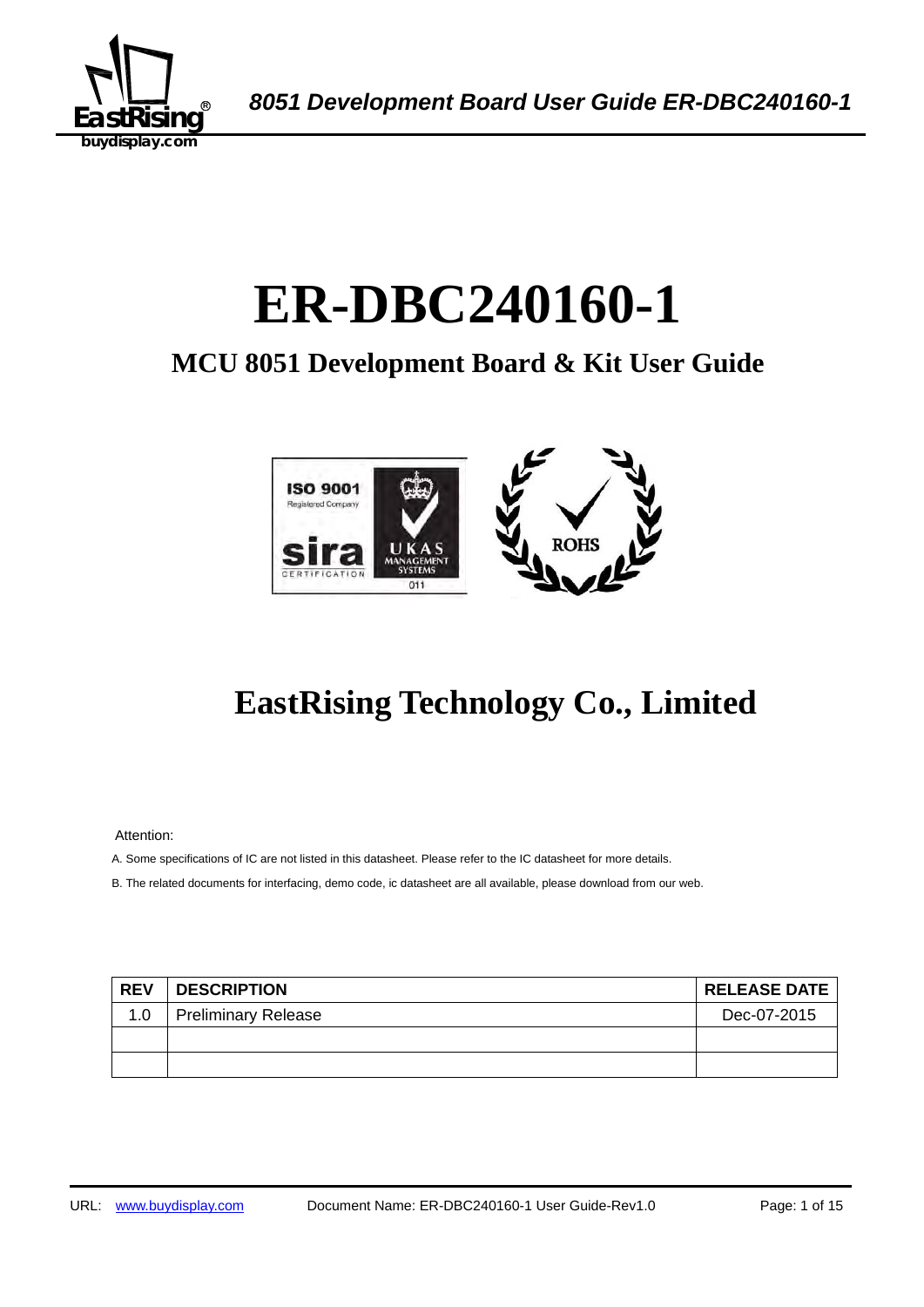

## **CONTENTS**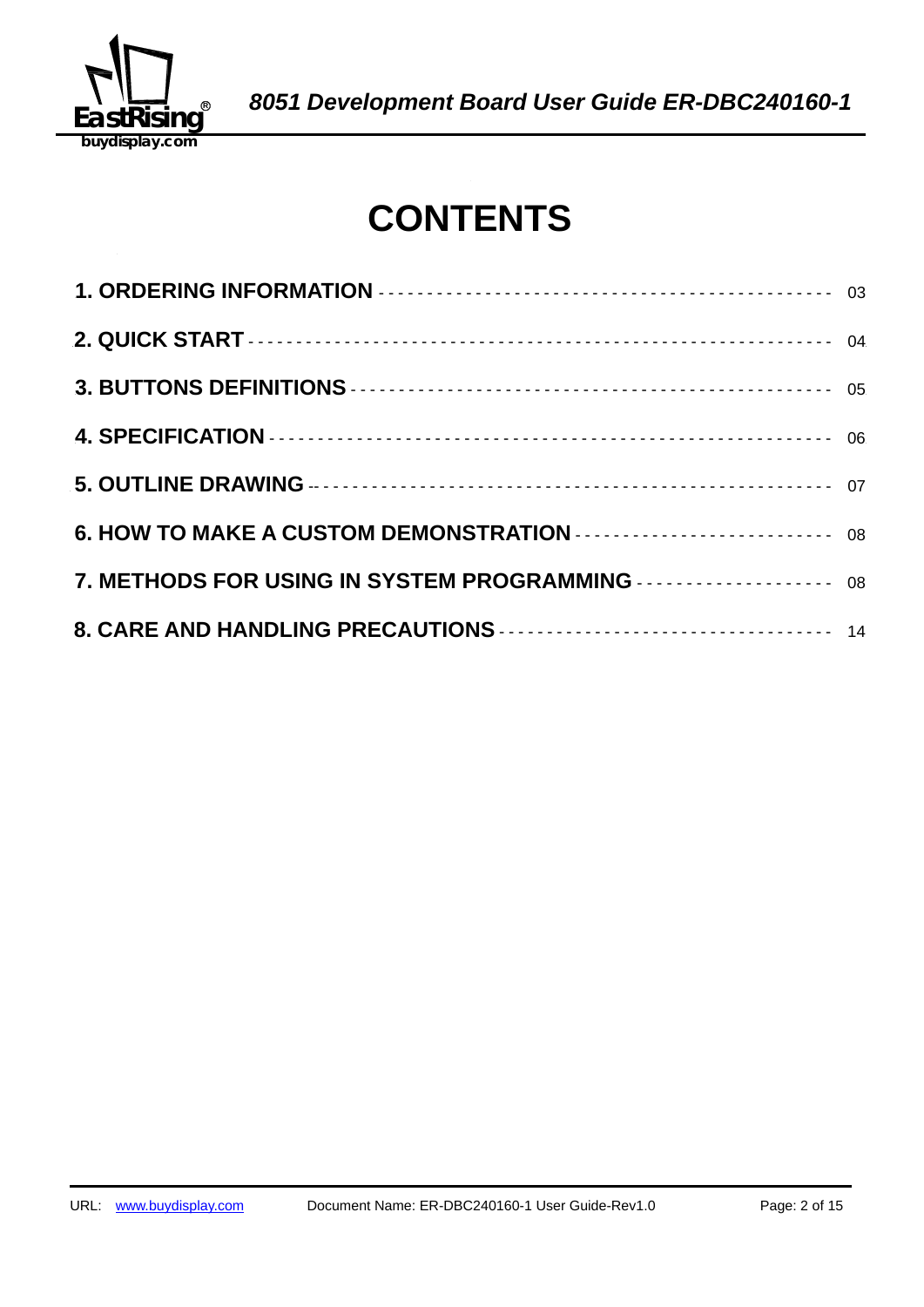

## **1. ORDERING INFORMATION**

#### 1.1 Order Number

| Part Number(Order Number)   Description |                                              |
|-----------------------------------------|----------------------------------------------|
| ER-DBC240160-1                          | 8051 Microcontroller Development Board & Kit |

## 1.2 What's included in the package

| <b>No</b> | <b>Standard Accessory Name</b> | Quantity |
|-----------|--------------------------------|----------|
|           | <b>MCU Board</b>               |          |
| 2         | <b>Adaptor Board</b>           |          |
| 3         | Power Adaptor (12V 1A)         |          |
| 4         | <b>USB Cable</b>               |          |
| 5         | <b>Crimping Tool</b>           |          |

## 1.3 Compatible with following displays:

| No. | <b>Part Number</b> | <b>LCD Type</b>          | <b>Graphic &amp; Font</b><br><b>Backlight Color</b><br>Color |                           | <b>Background Color</b>   |  |
|-----|--------------------|--------------------------|--------------------------------------------------------------|---------------------------|---------------------------|--|
| 1   | ERC240160FYG-1     | <b>FSTN Positive</b>     | <b>Yellow Green Color</b>                                    | <b>Black Color</b>        | <b>Yellow Green Color</b> |  |
| 2   | ERC240160SBS-1     | <b>STN Negative Blue</b> | <b>White Color</b>                                           | <b>White Color</b>        | <b>Blue Color</b>         |  |
| 3   | ERC240160FS-1      | <b>FSTN Positive</b>     | <b>White Color</b>                                           | <b>Black Color</b>        | <b>White Color</b>        |  |
| 4   | ERC240160FR-1      | <b>FSTN Positive</b>     | <b>Red Color</b>                                             | <b>Black Color</b>        | <b>Red Color</b>          |  |
| 5   | ERC240160FG-1      | <b>FSTN Positive</b>     | Green Color                                                  | <b>Black Color</b>        | Green Color               |  |
| 6   | ERC240160FB-1      | <b>FSTN Positive</b>     | <b>Blue Color</b>                                            | <b>Black Color</b>        | <b>Blue Color</b>         |  |
| 7   | ERC240160FP-1      | <b>FSTN Positive</b>     | Purple Color                                                 | <b>Black Color</b>        | Purple Color              |  |
| 8   | ERC240160FAM-1     | <b>FSTN Positive</b>     | <b>Amber Color</b>                                           | <b>Black Color</b>        | <b>Amber Color</b>        |  |
| 9   | ERC240160F7-1      | <b>FSTN Positive</b>     | <b>RGB Color</b>                                             | <b>Black Color</b>        | <b>RGB Color</b>          |  |
| 10  | ERC240160DNYG-1    | <b>FFSTN Negative</b>    | <b>Yellow Green Color</b>                                    | <b>Yellow Green Color</b> | <b>Black Color</b>        |  |
| 11  | ERC240160DNS-1     | <b>FFSTN Negative</b>    | <b>White Color</b>                                           | <b>White Color</b>        | <b>Black Color</b>        |  |
| 12  | ERC240160DNR-1     | <b>FFSTN Negative</b>    | <b>Red Color</b>                                             | <b>Red Color</b>          | <b>Black Color</b>        |  |
| 13  | ERC240160DNG-1     | <b>FFSTN Negative</b>    | Green Color                                                  | Green Color               | <b>Black Color</b>        |  |
| 14  | ERC240160DNB-1     | <b>FFSTN Negative</b>    | <b>Blue Color</b>                                            | <b>Blue Color</b>         | <b>Black Color</b>        |  |
| 15  | ERC240160DNP-1     | <b>FFSTN Negative</b>    | Purple Color                                                 | Purple Color              | <b>Black Color</b>        |  |
| 16  | ERC240160DNAM-1    | <b>FFSTN Negative</b>    | <b>Amber Color</b>                                           | <b>Amber Color</b>        | <b>Black Color</b>        |  |
| 17  | ERC240160DN7-1     | <b>FFSTN Negative</b>    | <b>RGB Color</b>                                             | <b>RGB Color</b>          | <b>Black Color</b>        |  |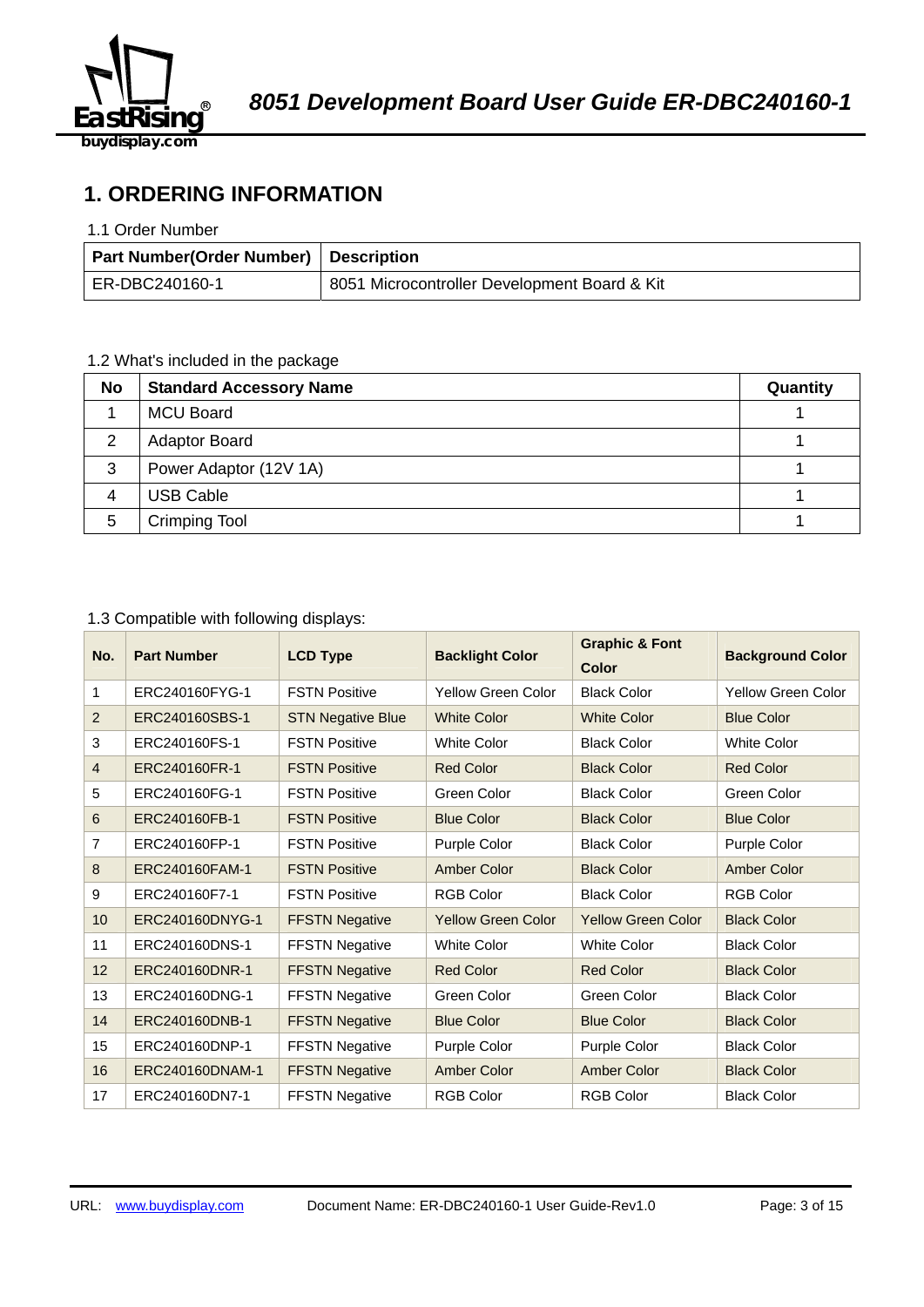

## **2. QUICK START**

2-1 Simply plug the power adaptor into an AC outlet and plug FFC(Cable) of lcd display into the ZIF connector of adaptor board as the below image shows.



2-2 Press the power button to run the demonstration program.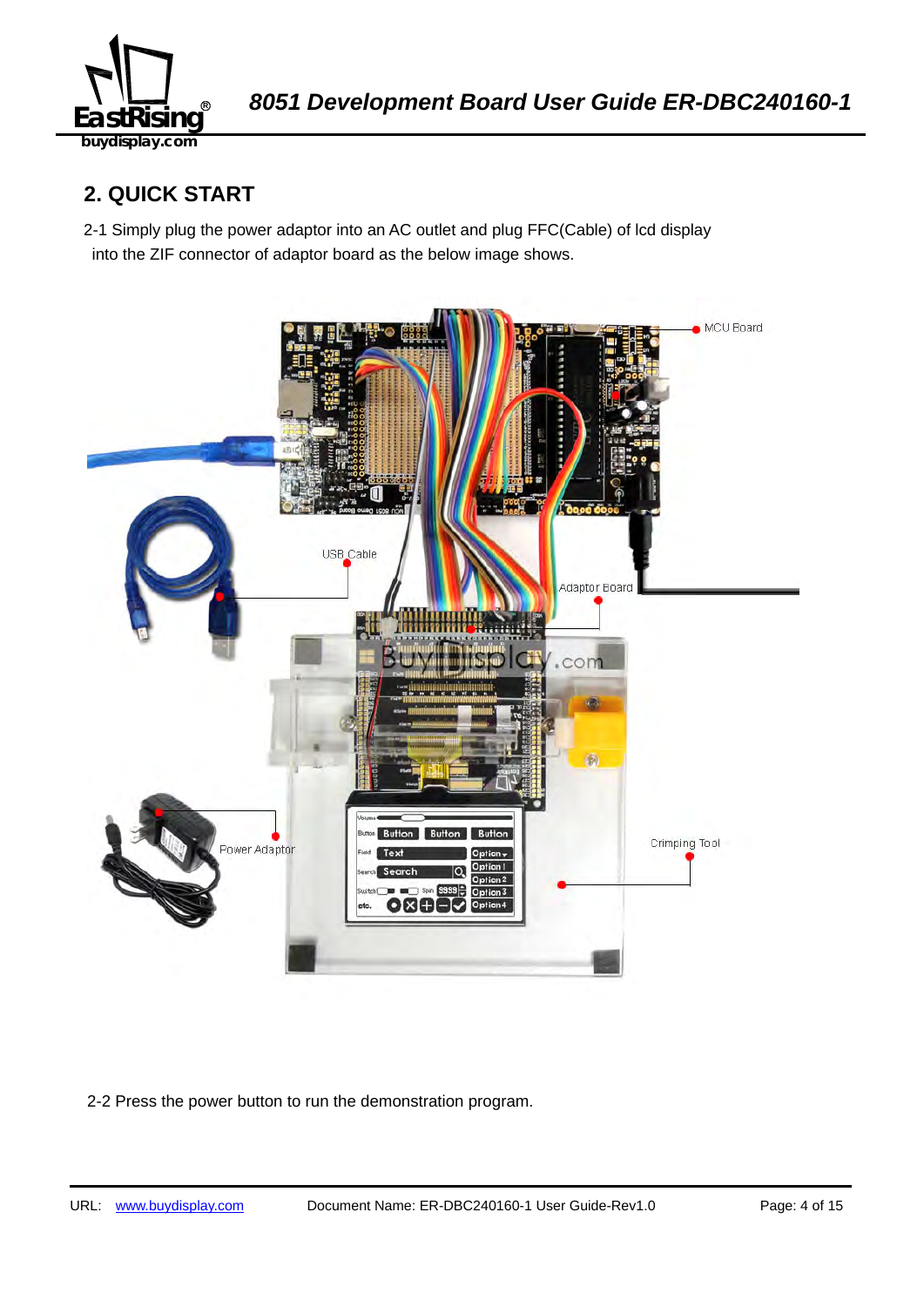

**buydisplay.com**

## **3. BUTTONS DEFINITIONS**

| <b>Button Name</b> | <b>Description</b>                  |
|--------------------|-------------------------------------|
| *Stop/Next Button  | Stop or Next the Image Slideshows   |
| Reset Button       | <b>Restart to Initialized State</b> |
| Power Button       | Press On or Press Off               |

\*For color display, this button is used to next the image slideshows.

For mono display, this button is used to stop the image slideshows.

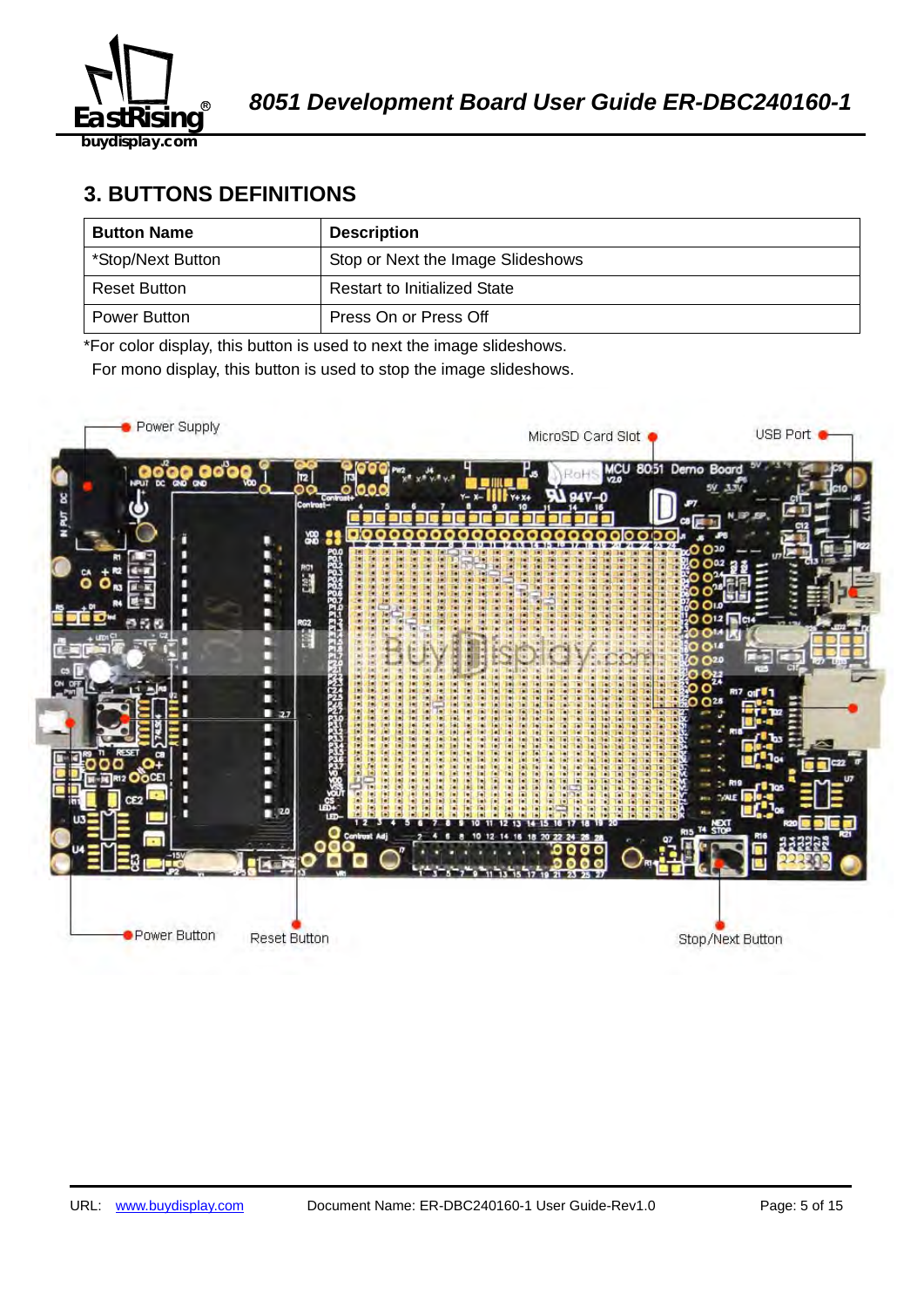

## 58B2140359**4. SPECIFICATION**

#### 4.1 Mechanical Specification

| <b>ITEM</b>                            | <b>STANDARD VALUE</b> | <b>UNIT</b> |
|----------------------------------------|-----------------------|-------------|
| <b>MCU Board Outline Dimension</b>     | $151.00\times77.00$   | mm          |
| <b>Adaptor Board Outline Dimension</b> | $90.00\times95.00$    | mm          |
| Gross Weight for Whole Demo Kit        | 0.60                  | kq          |

## 4.2 Electrical Specification

| <b>ITEM</b>                 | <b>STANDARD VALUE</b>                   | <b>UNIT</b> |
|-----------------------------|-----------------------------------------|-------------|
| Microcontroller             | STC89LE516RD                            | $-$         |
| Interface                   | 6800/8080 8-bit Parallel, 4-wire Serial | $- -$       |
| <b>Power Supply Voltage</b> | 12V                                     |             |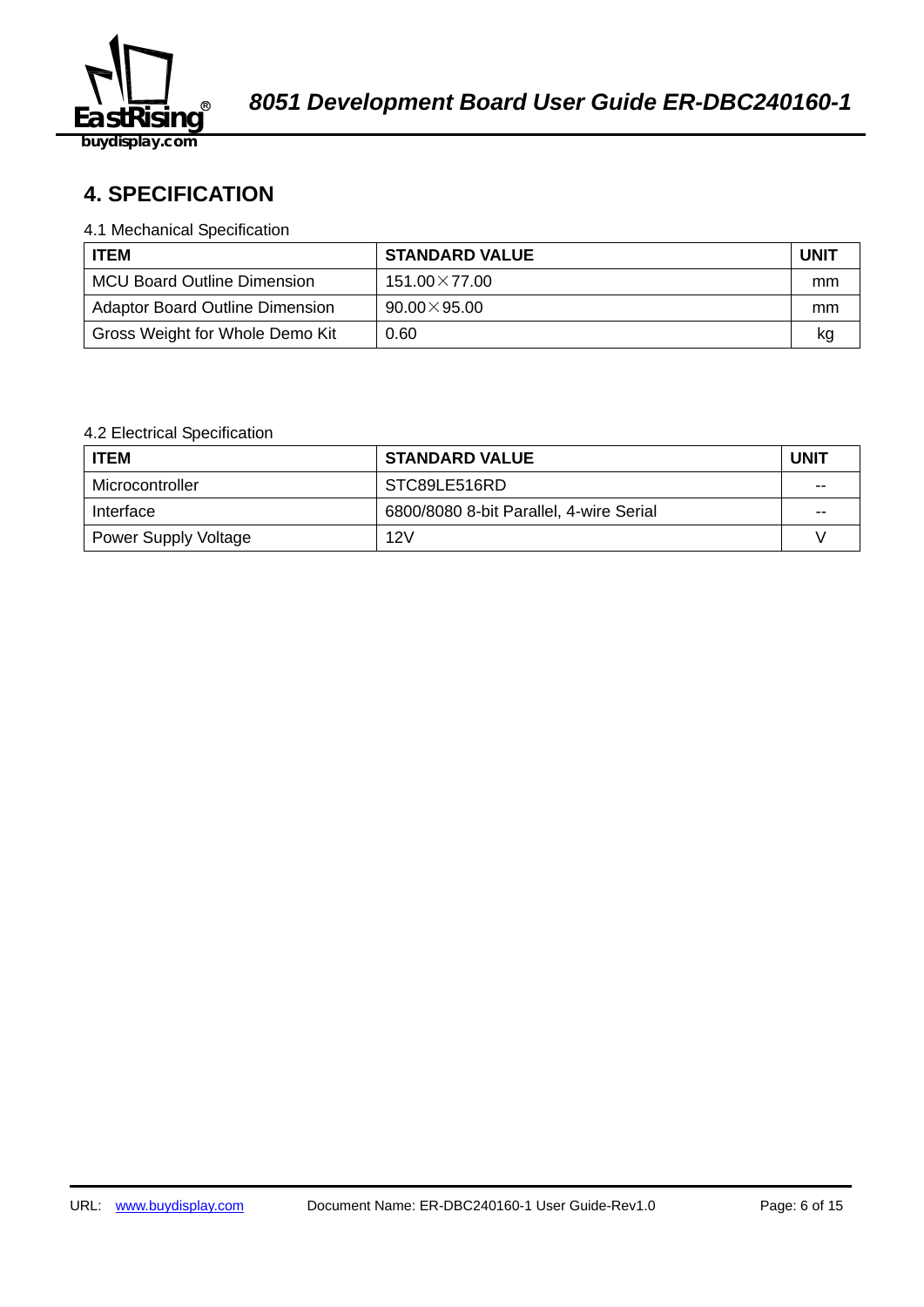

8051 Development Board User Guide ER-DBC240160-1

## **5. OUTLINE DRAWING**

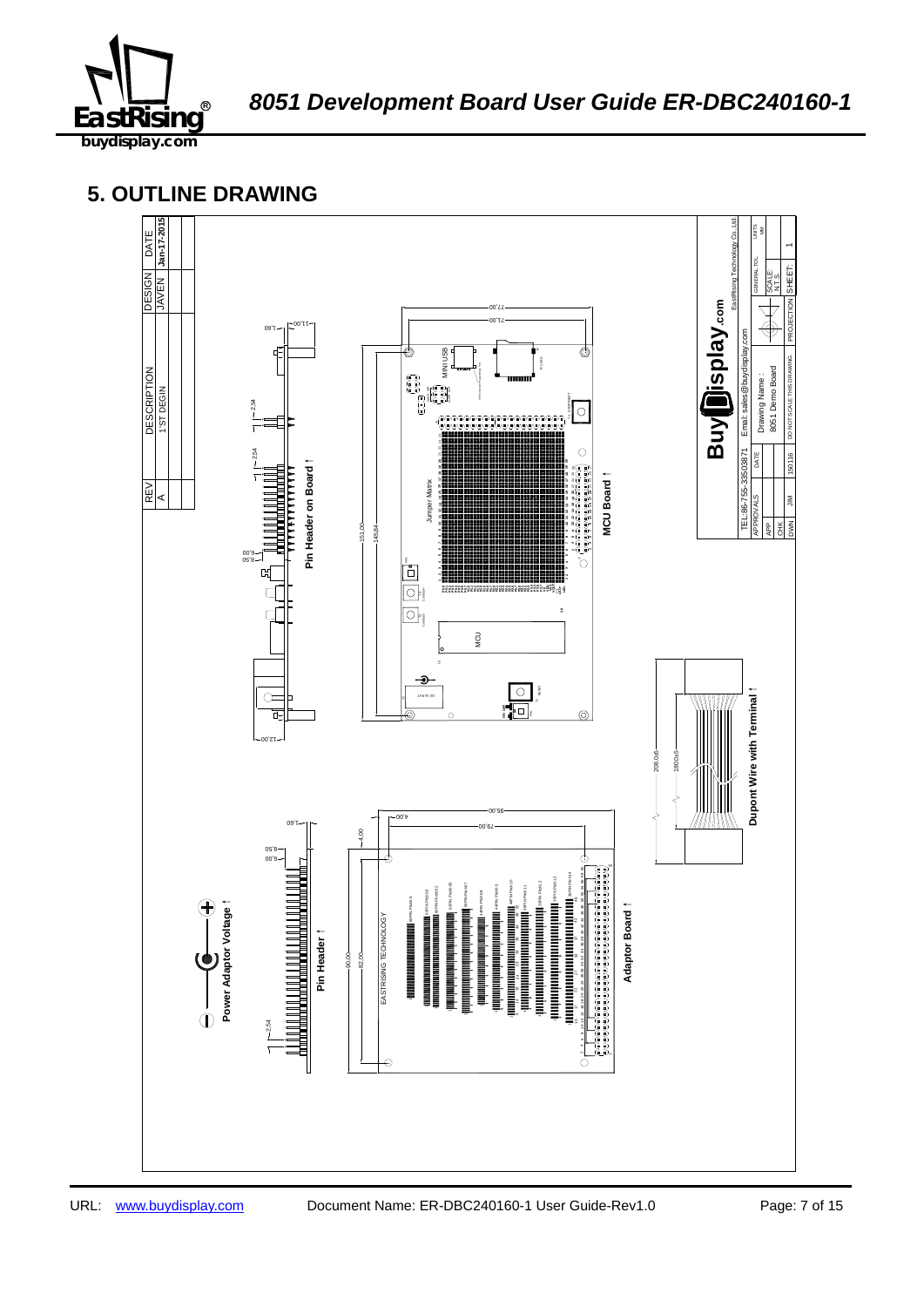

## **6. HOW TO MAKE A CUSTOM DEMONSTRATION**

By using the software of LCD Font Maker or Image2LCD and ISP(In System Programming) to customize the demonstration that includes your own bitmap images, personalized fonts, symbols, icons and burn sketches. The large capacity of the MicroSD card allows you to store more fonts or images. We also prepare the demo code, interfacing document (download from each product page) and schematic MCU datasheet (download from each 8051 microcontroller development board page) for your further study. LCD Font Maker: http://www.buydisplay.com/download/software/LCDFontMaker.zip Image2LCD: http://www.buydisplay.com/download/software/Image2Lcd.zip

## **7. METHODS FOR USING IN SYSTEM PROGRAMMING**

- 7-1 Hardware Preparation
- 7-1-1 Please power off the development board,
- 7-1-2 No power supply is connecting with 8051 development board,
- 7-7-3 The jumpers on JP8 is on ISP position as below image shows



## 7-2 Install the USB to RS232 Driver

http://www.buydisplay.com/download/software/USB-TO-RS232-DRIVER.rar

| Device Driver Install / Uninstall |                                 |
|-----------------------------------|---------------------------------|
| <b>Select INF File:</b>           | CH340IR.INF                     |
| <b>INSTALL</b>                    | WCH.CN<br><b>USB-IRDA CH340</b> |
| <b>UNINSTALL</b>                  | 09/18/2007, 2.8.2007.09         |
| <b>HELP</b>                       |                                 |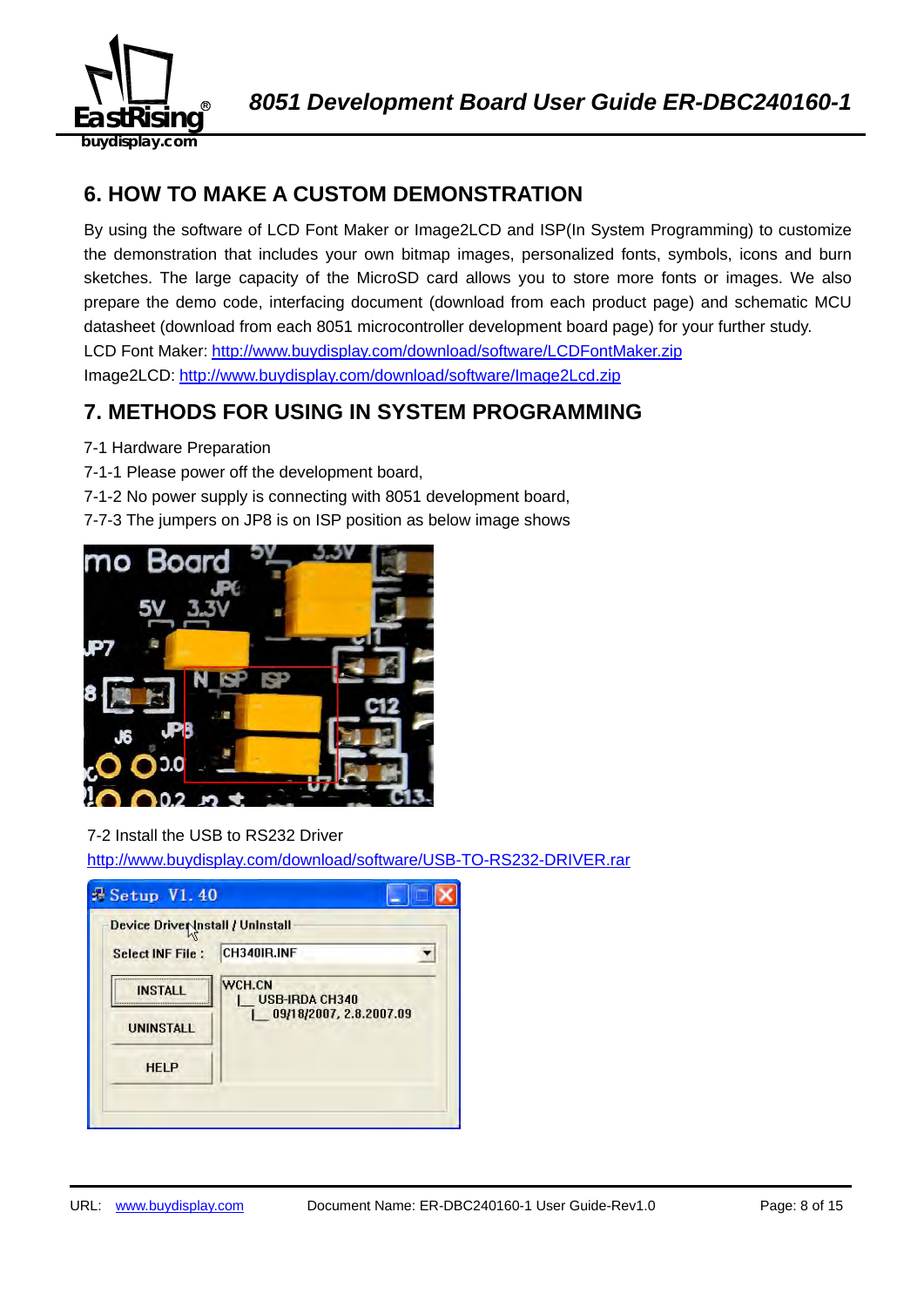

7-3 Connecting the 8051 development board to computer by USB Cable and you should find the new port USB-SERIAL CH340 in Computer-System Properties-Device Manager as below image shows and remember the COM number that would be used in Step7-4.



7-4 Install STC 8051 Microcontroller ISP(In System Programming)Software http://www.buydisplay.com/download/software/STC-ISP-V4.86-NOT-SETUP-ENGLISH.zip

7-5 Open ISP and Select COM Port that should be the same with the step 7-2 you see from Device Manager.

| MCU Type STC12LE5A60S2                            | Pins Auto $\blacktriangledown$ |
|---------------------------------------------------|--------------------------------|
| COM Port COM13                                    | Scan                           |
| Min Baud 2400                                     | Max Baud 115200                |
| Address<br>$\nabla$ Clear code buffer<br>0x0000   | Open Code File                 |
| <b>▽</b> Clear EEPROM buffer<br>0x0000            | Open EEPROM File               |
| H/W Option Off-Line Download (U8/U7) Encrypt 1  > |                                |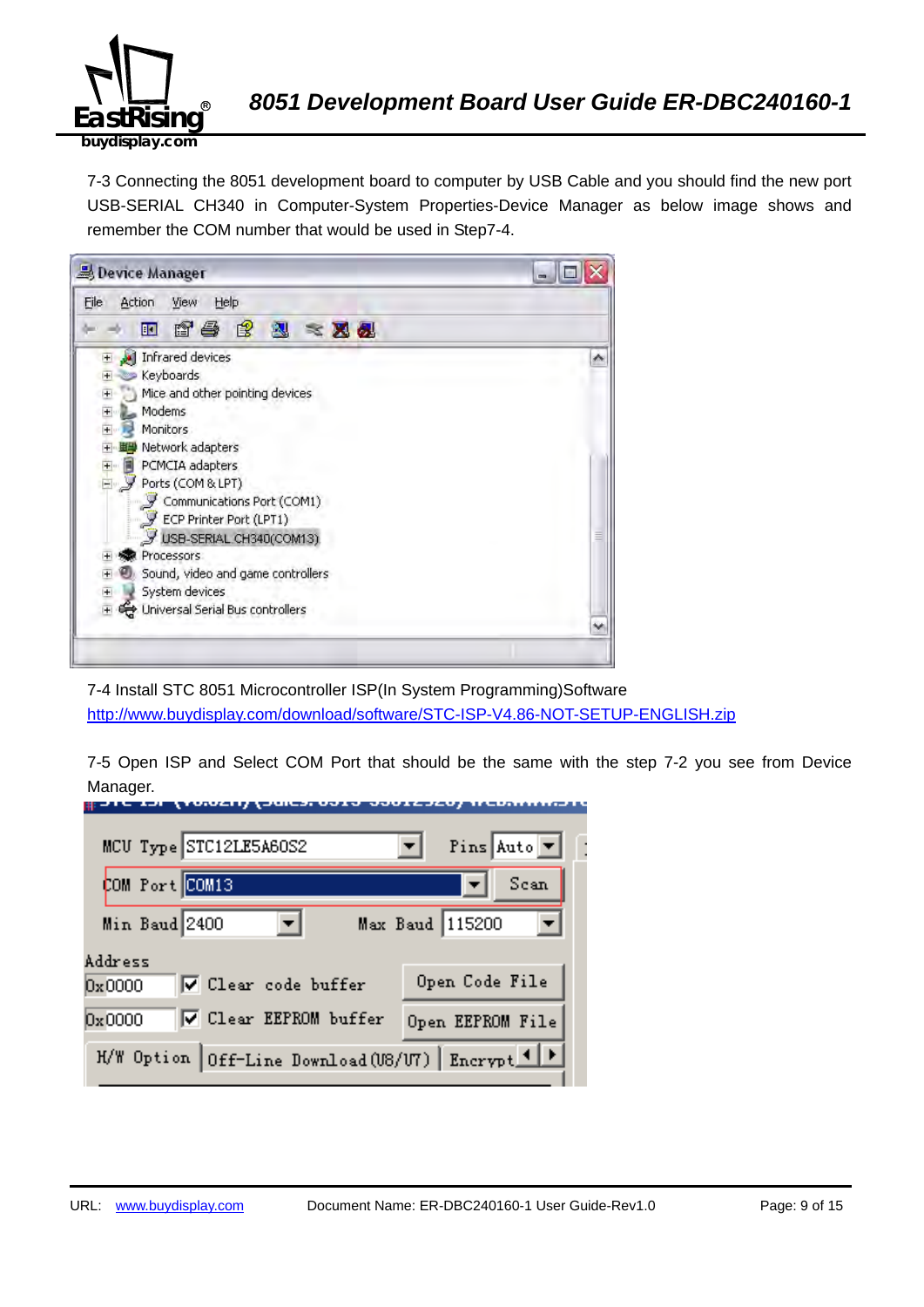

7-6 Select MCU part number that should be the same with your purchased one. (Refer to 4.2 Electrical Specification)



#### 7-7 Open target ",hex" file by clicking open code file

| STC-ISP (V6.82H) (Sales: 0513-55012928) Web:www.STCMCU.com (Support QQ:800003751) -- STC: The most powerful 8051 de $\Box$ $\Box$ |                                                                                    |                                                                                                    |  |            |     |                      |                                              |                                                                    |
|-----------------------------------------------------------------------------------------------------------------------------------|------------------------------------------------------------------------------------|----------------------------------------------------------------------------------------------------|--|------------|-----|----------------------|----------------------------------------------|--------------------------------------------------------------------|
| MCU Type STC12LE5A60S2<br>$\vert$<br>Pins Auto $\blacktriangledown$                                                               | Code Buffer                                                                        |                                                                                                    |  |            |     |                      |                                              | EEPROM Buffer   COM Helper   Keil ICE Settings   Demo Code   MCAIP |
| COM Port COM13<br>Scan                                                                                                            | 00000h<br>b2l                                                                      |                                                                                                    |  |            |     |                      | A8 F5 48 45 4C 4C 4F 57 21 50 4C 45 41 53 45 | П<br>≐                                                             |
| Min Baud 2400<br>Max Baud 115200<br>$\blacktriangledown$<br>$\blacktriangledown$                                                  | 00010h                                                                             | 20 54 4F 55 43 48 20                                                                               |  |            | -4D |                      | 45 21 00 54 50 20 54 45                      | $T =$                                                              |
|                                                                                                                                   | 00020h                                                                             | 53.<br>54                                                                                          |  |            |     |                      | 21 00 58 3A 00 59 3A 00 85 1B 02 5A 1A 9B    | ST                                                                 |
| Address                                                                                                                           | 00030h                                                                             | 12 BB 12 BB 1A BC 0A BB 22 DC 33 3C 12 BC 12 BB                                                    |  |            |     |                      |                                              | $\cdot$ 2                                                          |
| Open Code File<br><b>V</b> Clear code buffer<br>0x0000                                                                            | 00040h                                                                             | 12 BC 12 BC 12 BB 12 BB 12 BB 12 9B 0A 7B 1A DC                                                    |  |            |     |                      |                                              | $\cdot$ 2                                                          |
| <b>V</b> Clear EEPROM buffer<br><b>Open EEPROM File</b><br>$0 \times 0000$                                                        | 00050h                                                                             | 1A FB 22 DB 0A BB 12 9B 12 BA 12 BA 12 BA 12 BB                                                    |  |            |     |                      |                                              | $\cdot$ ?                                                          |
|                                                                                                                                   | 00060h<br>00070h                                                                   | 12 BB 12 BB 12 BB 12 BB 12 BB 12 BA 12 BA 12 BA<br>12 BB 12 BB 12 BB 12 DA 12 DA 12 DA 12 DA 12 DA |  |            |     |                      |                                              | $\cdot$ ?<br>$\cdot$ 2                                             |
| H/W Option   Off-Line Download (U8/U7)   Encrypt 1                                                                                | 00080h                                                                             | 12 FA 12 F9 1A FA 19 6A 10 61 10 82 10 62 08 41                                                    |  |            |     |                      |                                              | $\cdot$ ?                                                          |
|                                                                                                                                   | 00090h                                                                             | 08 41 08 62 08 62 08 61 08 61 10 62 08 61 08 61                                                    |  |            |     |                      |                                              | . A                                                                |
| Select system clock source (External /Inte                                                                                        | 000A0h                                                                             | 10 62 10 82 10 82 10 82 10 82 10 82 10 62 10 62                                                    |  |            |     |                      |                                              | ۰b.                                                                |
| V Oscillator high gain                                                                                                            | 000B0h                                                                             | 10 62 10 62 10 62 10 82 10 62 10 62 10 A3 21 25                                                    |  |            |     |                      |                                              | .b                                                                 |
| RESET pin used as I/O port                                                                                                        | 000C0h                                                                             | 31 86 31 C8 3A 4B 42 8C 31 A7 18 C3 10 83 08 82                                                    |  |            |     |                      |                                              | 12                                                                 |
| RESET2 low level detect                                                                                                           | 000D0h                                                                             | 08 61 18 C3 18 C3 08 82 10 82 18 C3 18 E4 18 C3                                                    |  |            |     |                      |                                              | $\cdot$ a                                                          |
|                                                                                                                                   | 000E0h                                                                             | 10 C3 08 A3 18 E4 21 46 19 25 21 45 08 82 10 C3                                                    |  |            |     |                      |                                              | $\cdot$ ?                                                          |
| ⊽<br>Enable longer power-on-reset latency                                                                                         | 000F0h                                                                             | 08 62 00 21 08 41 08 42 10 83 29 45 31 A7 31 86                                                    |  |            |     |                      |                                              | $\cdot$ <sub>b</sub>                                               |
| Hardware enable WDT after power-on-reset                                                                                          | 00100h                                                                             | 4A 6A 52 AC 39 C7 21 04 08 41 10 C4 19 06 19 F1                                                    |  |            |     |                      |                                              | Ji.                                                                |
| Watch-Dog-Timer prescal 256                                                                                                       |                                                                                    |                                                                                                    |  |            |     |                      |                                              |                                                                    |
| Ⅳ WDT stop count while MCU in idle mode                                                                                           | Code-Size A91CH                                                                    |                                                                                                    |  |            |     |                      |                                              | Checksum EFOBH Fill-Buffer Clear-Buffer Save-Buffer                |
| Next time can program only when P1.0 & P1                                                                                         |                                                                                    |                                                                                                    |  |            |     |                      |                                              |                                                                    |
| Erase all EEPROM data next time program c                                                                                         | 芯片型号: STC12LE5A60S2                                                                |                                                                                                    |  |            |     |                      |                                              |                                                                    |
| Add MCU ID at the end of code area                                                                                                |                                                                                    |                                                                                                    |  |            |     |                      |                                              |                                                                    |
| $\blacktriangledown$<br> FF<br>Fill data to space area                                                                            | 关于此芯片的重要说明<br>固件版本在v7.1及以上的芯片的EEPROM : 2048字节(0000H-07FFH)<br>固件版本低于v7.1的芯片的EEPROM |                                                                                                    |  |            |     | :1024字节(0000H-03FFH) |                                              |                                                                    |
|                                                                                                                                   | 注意:在使用V8/V7进行联机/脱机下载时,若使用的外部晶振的                                                    |                                                                                                    |  |            |     |                      |                                              |                                                                    |
| Re-Program<br>Download/Program<br>Stop                                                                                            | 频率为20MHz或24.576MHz时,下载的最低波特率请选择1200                                                |                                                                                                    |  |            |     |                      |                                              |                                                                    |
| Delay 3 sec $\blacktriangledown$<br>Check MCU<br>Notice                                                                           |                                                                                    |                                                                                                    |  |            |     |                      |                                              |                                                                    |
|                                                                                                                                   | E:\产品文件\TFT\ER-TFT028-4\程序\ER-TFT028-4-HYS01 (4WIRE-SPI)\sd.hex                    |                                                                                                    |  |            |     |                      |                                              |                                                                    |
| Auto reload the target file before each program                                                                                   |                                                                                    |                                                                                                    |  |            |     |                      |                                              |                                                                    |
| Reload and download when target file is modified                                                                                  | elease Projed Release Help                                                         |                                                                                                    |  | Get HDD-SN |     | <b>▽</b> Beep        | PassTimes                                    | 2<br>Reset                                                         |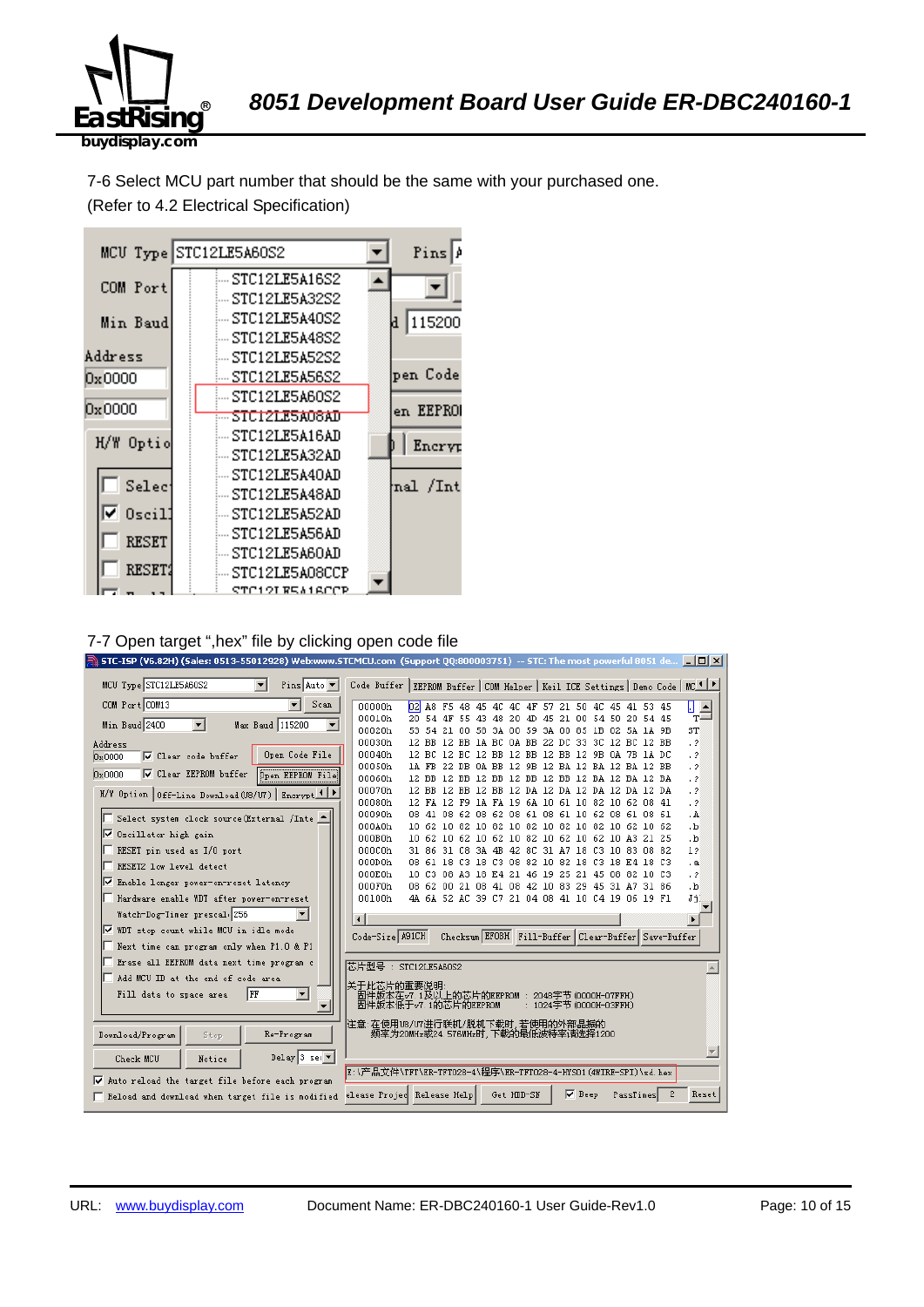

**buydisplay.com**

#### 7-8 Programming

#### 7-8-1 Click Download/Program



#### 7-8-2 Then you will see "Checking target MCU…."

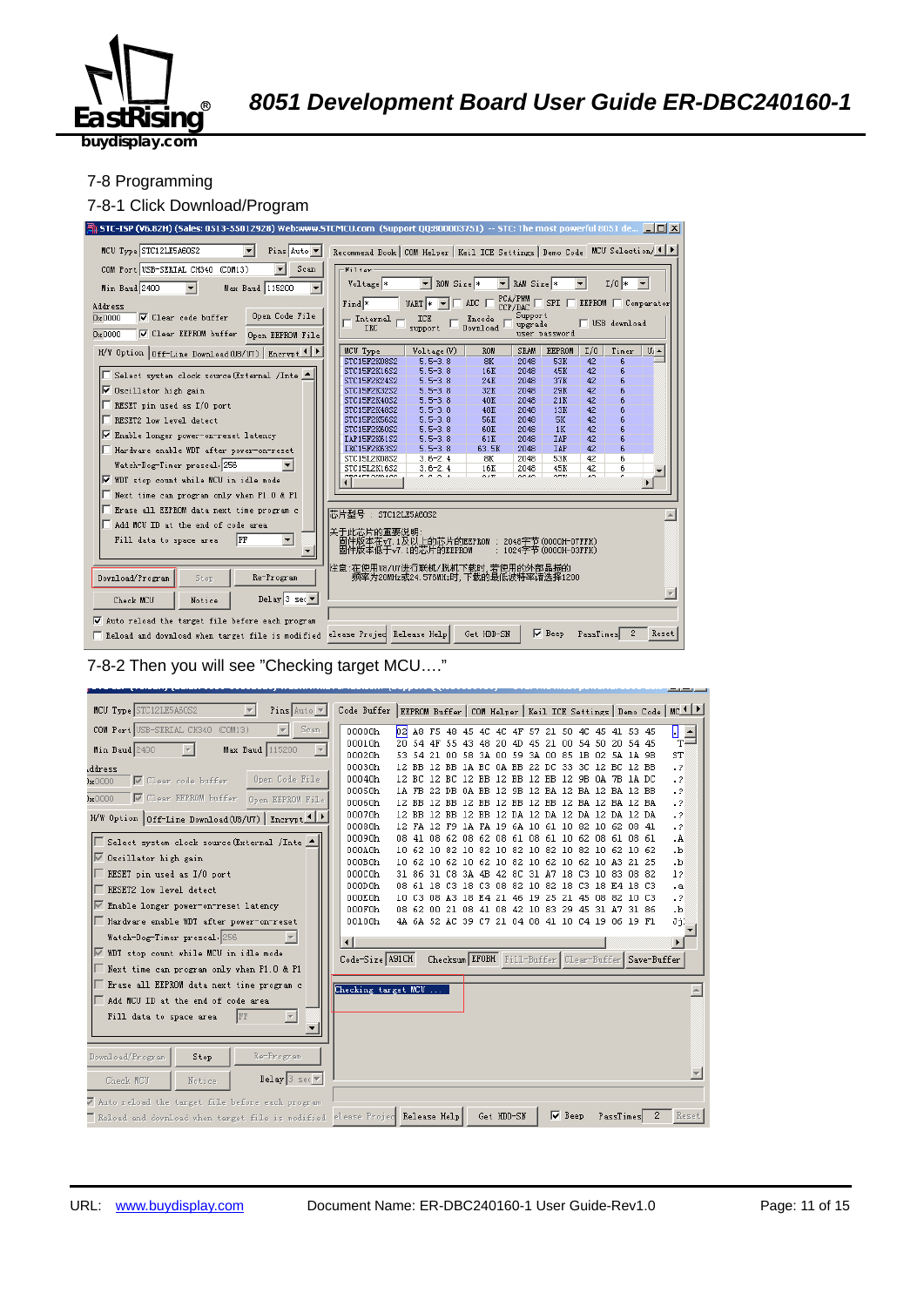

7-8-3 Power on the development board by pressing the white power button



7-8-4 Now you could see the process of programming

| icy.                                                | 000E0h<br>$\cdot$ ?<br>10 C3 08 A3 18 E4 21 46 19 25 21 45 08 82 10 C3<br>000F0h<br>08 62 00 21 08 41 08 42 10 83 29 45 31 A7 31 86<br>.b |
|-----------------------------------------------------|-------------------------------------------------------------------------------------------------------------------------------------------|
| rreset<br>$\vert \nabla \vert$                      | JjĮ<br>00100h<br>4A 6A 52 AC 39 C7 21 04 08 41 10 C4 19 06 19 F1<br>◂                                                                     |
| iode<br>.0 & P1                                     | Code-Size A91CH<br>Checksum EFOBH Fill-Buffer Clear-Buffer Save-Buffer                                                                    |
| ogram c                                             | MCU type: STC12LE5A60S2                                                                                                                   |
|                                                     | $F/W$ version: 6.2I                                                                                                                       |
|                                                     | $[0.609"$ ]<br> Re-handshaking  Successful <br>Current Baudrate: 57600<br>$[2.562"$ ]<br>Erasing MCU flash  OK!                           |
| Program<br>$\texttt{lay}[\texttt{3} \texttt{ sec}]$ | MCU ID : 000300B00C325F<br>Programming user code                                                                                          |
| ach program                                         |                                                                                                                                           |
| : is modified                                       | $2^{\circ}$<br>Reset<br>$\nabla$ Beep<br>elease Projec Release Help<br>PassTimes<br>Get HDD-SN                                            |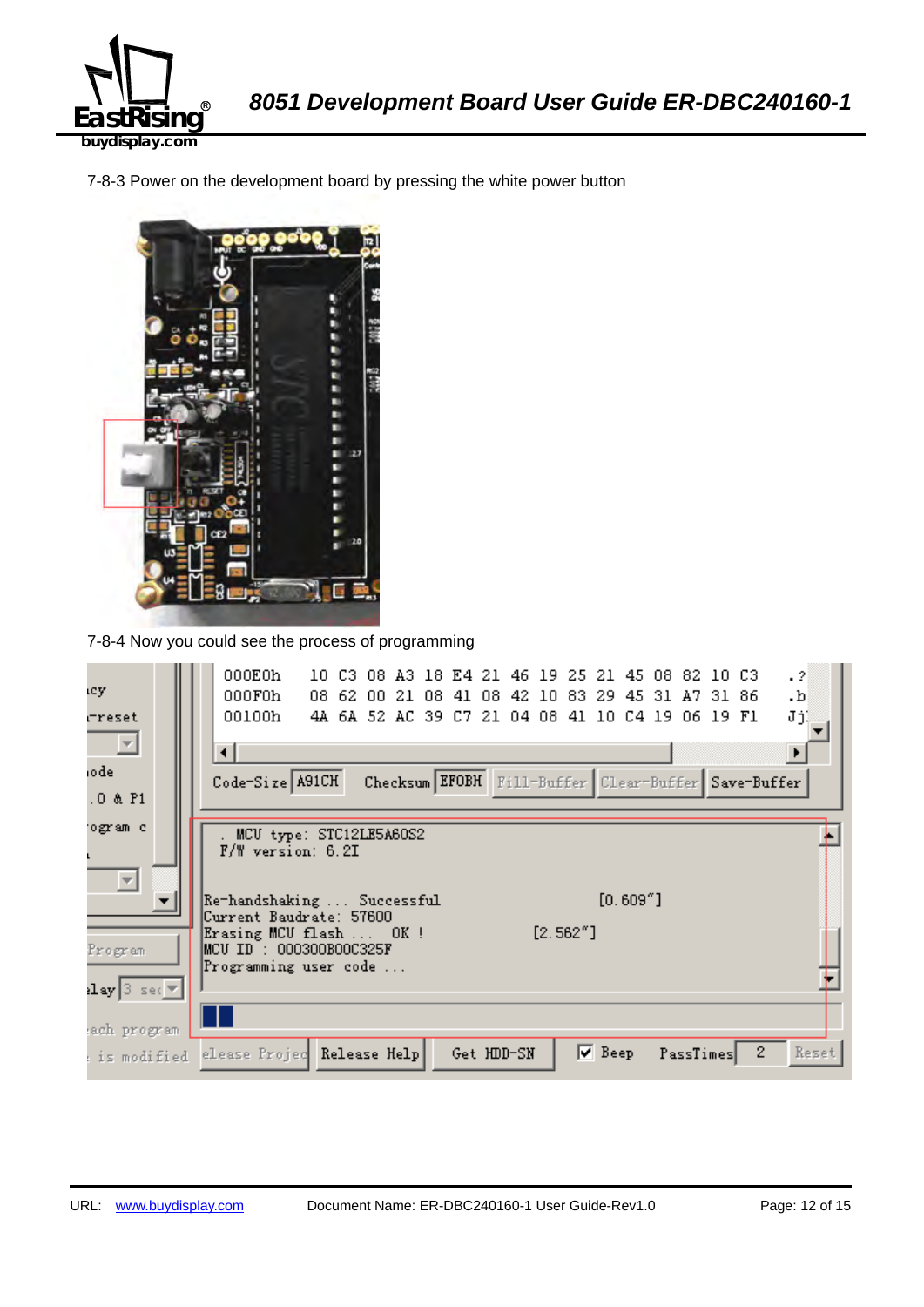

8051 Development Board User Guide ER-DBC240160-1

**buydisplay.com**

## 7-8-5 Progarmming Finished

| Checksum EFOBH Fill-Buffer Clear-Buffer Save-Buffer<br>Code-Size A91CH                                 |
|--------------------------------------------------------------------------------------------------------|
|                                                                                                        |
| $[0.609"$ ]<br>Re-handshaking  Successful<br>Current Baudrate: 57600                                   |
| [2.562"]<br>Erasing MCU flash  OK !<br>$MCU$ ID : 000300B00C325F                                       |
| [14.359'']<br>Programming user code  OK !<br>[0.047"]<br>Programming OPTIONS  OK !                     |
| H/W Option upgrade to:                                                                                 |
| E:\产品文件\TFT\ER-TFTO28-4\程序\ER-TFTO28-4-HYSO1(4WIRE-SPI)\sd.hex                                         |
| $\nabla$ Beep PassTimes<br>elease Projec Release Help<br>$\blacktriangleleft$ 3<br>Get HDD-SN<br>Reset |

8 Please move the jumpers on JP8 from ISP to N\_ISP as below image shows.

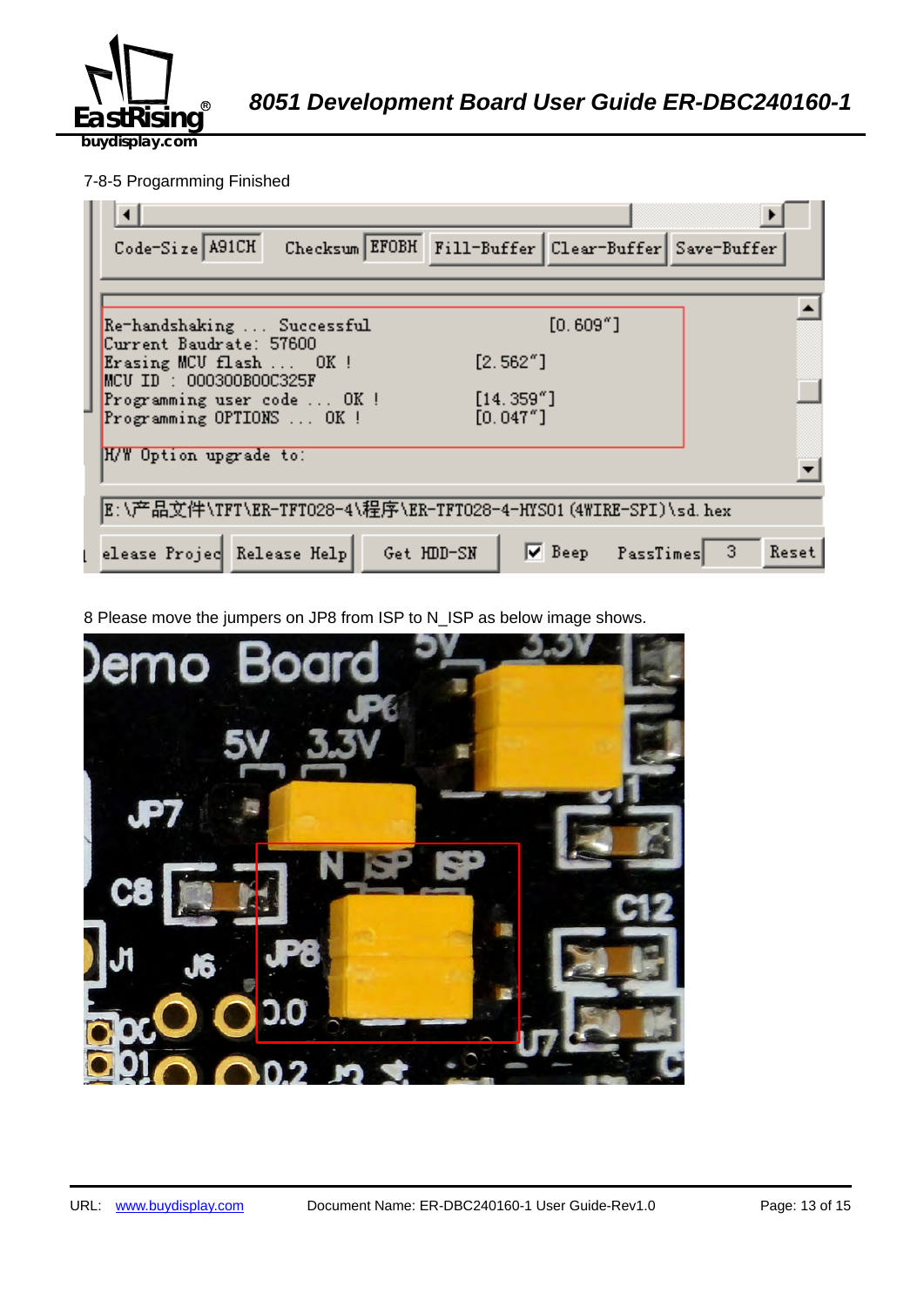

## **8. CARE AND HANDLING PRECAUTIONS**

The kit is sold with a module mounted on it. If you attempt to modify the board to work with other modules, the warranty is void. For optimum operation of the module and demonstration board and to prolong their life, please follow the precautions below.

## 8.1 ESD (Electro-Static Discharge)

The circuitry is industry standard CMOS logic and susceptible to ESD damage. Please use industry standard antistatic precautions as you would for any other PCB such as expansion cards or motherboards.

## 8.2 Avoid Shock,Impact,Torque and Tension

- $\Diamond$  Do not expose the module to strong mechanical shock, impact, torque, and tension.
- $\Diamond$  Do not drop, toss, bend, or twist the module.
- $\Diamond$  Do not place weight or pressure on the module.

## 8.3 LCD&OLED Display Glass

- $\diamond$  The exposed surface of the LCD "glass" is actually a polarizer laminated on top of the glass. To protect the soft plastic polarizer from damage, the module ships with a protective film over the polarizer. Please peel off the protective film slowly. Peeling off the protective film abruptly may generate static electricity.
- $\diamond$  The polarizer is made out of soft plastic and is easily scratched or damaged. When handling the module, avoid touching the polarizer. Finger oils are difficult to remove.
- $\Diamond$  If the LCD panel breaks, be careful not to get the liquid crystal fluid in your mouth or eyes. If the liquid crystal fluid touches your skin, clothes, or work surface, wash it off immediately using soap and plenty of water.
- $\diamondsuit$  Be very careful when you clean the polarizer. Do not clean the polarizer with liquids. Do not wipe the polarizer with any type of cloth or swab (for example, Q-tips). Use the removable protective film to remove smudges (for example, fingerprints) and any foreign matter. If you no longer have the protective film, use standard transparent office tape . If the polarizer is dusty, you may carefully blow it off with clean, dry, oil-free compressed air.